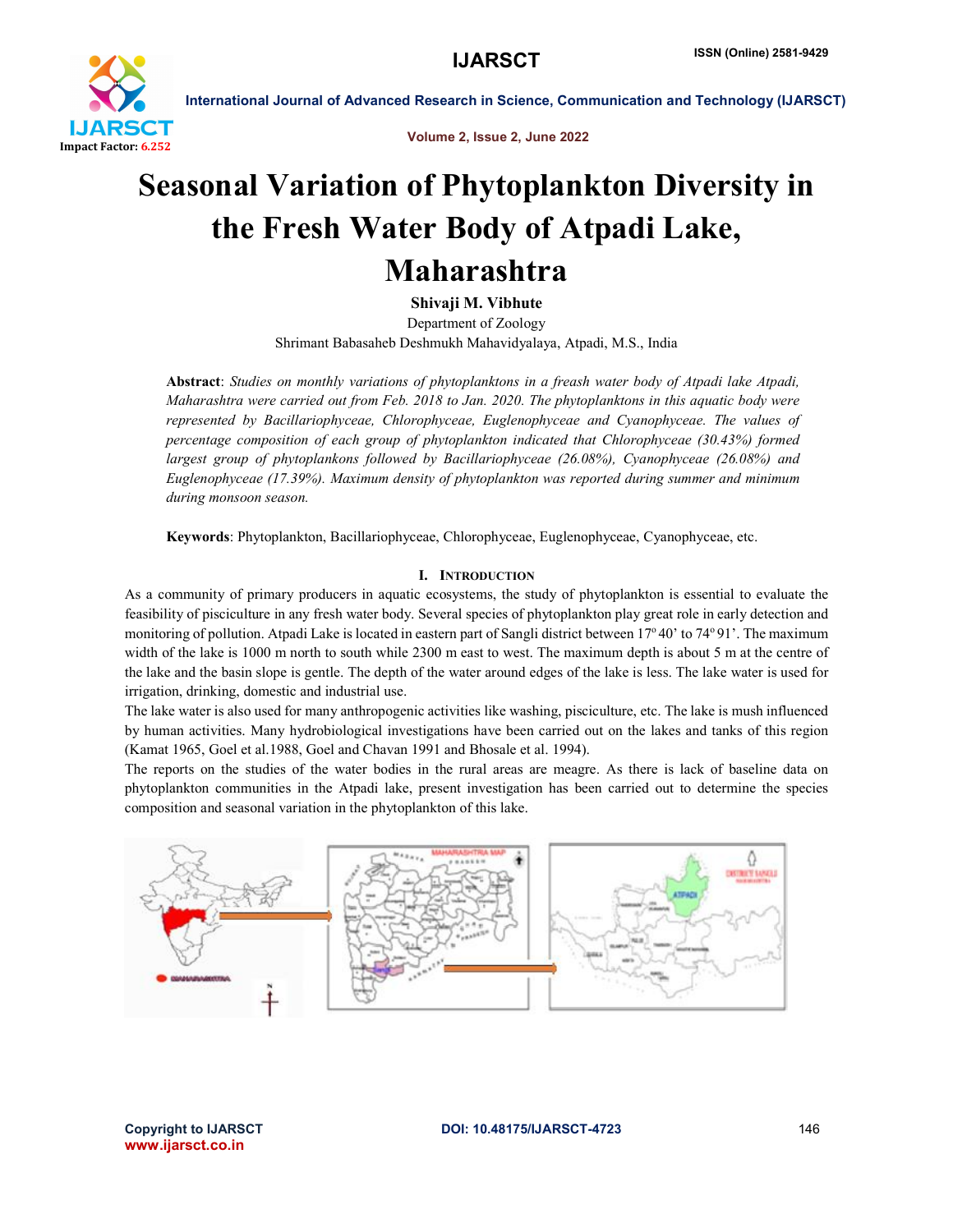# **IJARSCT** Impact Factor: 6.252

International Journal of Advanced Research in Science, Communication and Technology (IJARSCT)

### Volume 2, Issue 2, June 2022



### II. MATERIALS AND METHODS

The plankton samples were collected fortnightly from four sampling stations of the lake by filtering hundred litres of surface water through plankton net made up of bolting silk No. 125. The concentrated samples were preserved with 4% formalin and 1 ml Lugol's iodine solution. Identification of planktons was made following Fritch (1944), Adoni et al. (1985) and Cox (1996). Counting of phytoplanktons was done by Lacky's drop (Lacky 1938) count method.

### III. RESULT AND DISCUSSION

Phytoplankton species observed in the Atpadi lake are recorded in table No. 1. The phytoplankton population was mainly represented by Bacillariophyceae, Chlorophyceae, and Cyanophyceae with low representation by Euglenophyceae. A total number of 21 species of Chlorophyceae were identified. Chlorophyceae was dominated by species of *Pediastrum, Ankistrodesmus, Scenedesmus, Cosmarium, Closterium* and *Chlorella.*

*Pediastrum tetras* was most abundant. Other species such as *Oocystis crassa, Zygnema sp.* and *Oedogonium* occurred in moderate numbers The Chlorophyceae comprised about 36.84% of total phytoplankton*.* Maximum population of Chlorophyceae was observed in the month of April, and minimum in October during both years of investigation. The considerable decline in chlorophycean population was observed during rainy months.

| Chlorophyceae                  | Cyanophyceae                 | <b>Bacillariophyceae</b> | Euglenophyceae                |
|--------------------------------|------------------------------|--------------------------|-------------------------------|
| 1. Ankistrodesmus spiralis     | 1. Anacystis cyanea          | 1. Amphora ovalis        | 1. Euglena<br>cherenbergiia   |
| 2. Ankistrodesmus Falcatus     | 2. Microcystis Aeruginosa    | 2. Amphora venta         | 2. Trachelomonas<br>ispida    |
| 3. Chlamydomonas cingulata     | 3. Coccochloris Stagnina     | 3. Naviculo radiosa      | 3. Euglena acus               |
| 4. Chlorella vulgaris          | 4. Oscillatoria Chlorina     | 4. Mastogloia danseii    | 4. Phacus<br>quinuemarginatus |
| 5. Closterium setaceum         | 5. Phormidium autumnata      | 5. Fragilaria copucine   | 5. Phacus suecica             |
| 6. Closterium sp.              | 6. Oscillatoria abusura      | 6. Melosira ambiqua      |                               |
| 7. Coconeis placentula         | 7. Microcrosis germinata     | 7. Nitzschia sps         |                               |
| 8. Elakatothrix viridis        | 8. Oscillatoria tenuis       | 8. Synedra ulna,         |                               |
| 9. Kirchnerielia obesa         | 9. Anabaena spherica         | 9. Cocconeis hypotheca   |                               |
| 10. Pediastrum tetras          | 10. Anabaena, constricta.    | 10. Navicula mutica      |                               |
| 11. Pediastrum duplex          | 11. Aphinizomenon flos-aquae | 11. Gomphonema sp.       |                               |
| 12. Kirchnerielia microscopica | 12. Chroococcus varianus     | 12. Melosira granulate   |                               |

Table 1: Phytoplankton species recorded during Feb. 2018 to Jan. 2020 in Atpadi Lake.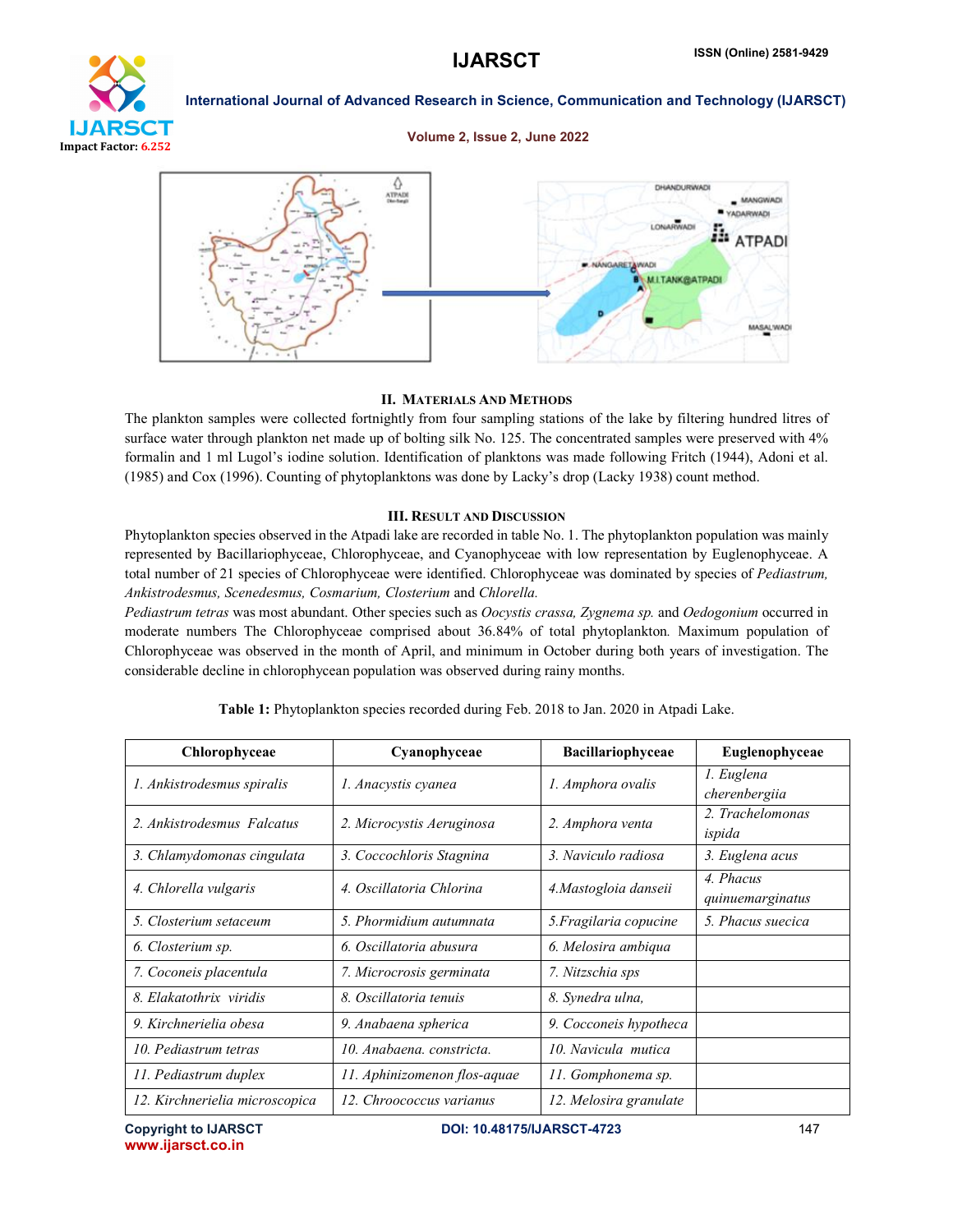

### Volume 2, Issue 2, June 2022

| 13. Ulothrix sp.        | 13. Chroococcus minor      |  |
|-------------------------|----------------------------|--|
| 14. Zygnema sp.         | 14. Spirulina major        |  |
| 15. Oedogonium sp.      | 15. Spirulina laxa         |  |
| 16. Spirogyra sp.       | 16. Merismopedia convoluta |  |
| 17. Coelastrum sp.      | 17. Phormidium sp.         |  |
| 18. Oocystis crassa     | 18. Lyngbya sp.            |  |
| 19. Scedesmus bijuga    |                            |  |
| 20. Scedesmus dimorphus |                            |  |
| 21. Cosmarium tenue     |                            |  |

Eighteen species of Cyanophyceae were identified. The dominating species were *Microcystis aeruginosa* followed by *Oscillatoria abusura, O. amphibia* and *O. phormosa.* The genus Anabaena was represented by *A. spherica* and *A. constricta.* Considerable population of *Aphinizomenon-flos-aquae* was observed*.* The genus *Spirulina* was represented by *major* and *laxa.* Other members of Cyanophyceae such as *Chrococcus, Merismopedia, Phormidium, Lyngbya* and *Gleotricha* were observed in moderate numbers. The Cyanophyceae comprised about 31.57% of total phytoplankton. The blue green algae started increase in in numbers in early summer and attained peak at the end of summer. It was minimum during rainy season.

A total number of 12 genera of Bacillariophyceae were recorded. The species of *Synedra, Amphora, Cocconeis, Navicula, Gomphonema* and *Melosira* were preponderant in Atpadi lake. The Bacillariophyceae comprised about 21% of total phytoplankton and showed maximum in monsoon and minimum in summer. The Euglenophyceae contributed to 10.52% of the total phytoplankton during the period of investigation. It was represented by Euglena, *Phacus* and *Trachelomonas.*  The minimum population of Euglenophyceae was observed during summer season.



The seasonal trend in total phytoplankton density was reported as summer  $>$  winter  $>$  monsoon. The summer maxima and monsoon minima can be attributed to effect of temperature on plankton production and dilution of lake water in rainy season. Blooming of phytoplankton in summer season has been reported by Sreenivasan et al. (1974) and Aurumugon & Furtado (1980) in some tropical lakes. Bhardwajaya (1940) also pointed out temperature and light as the factors responsible for higher phytoplankton population. Mustafa and Zubair (1997) encountered minimum number of phytoplankton in monsoon months. These observations go in agreement with these findings. Besides temperature, high pH during summers may be another factor responsible for summer maxima of total phytoplankton density. Verma et al.

www.ijarsct.co.in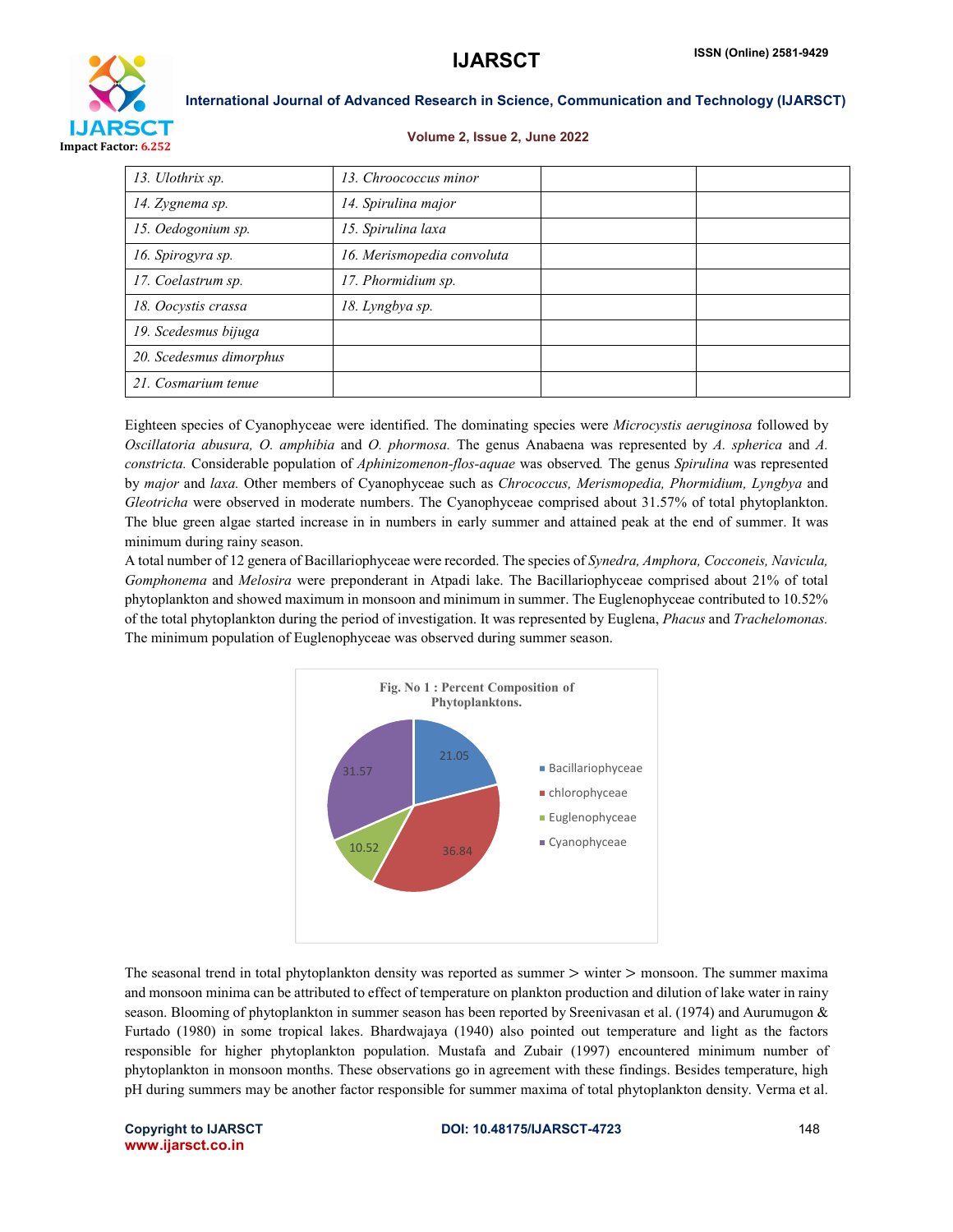

### Volume 2, Issue 2, June 2022

(2001) has reported phytoplankton density in different seasons in order of summer > winter > monsoon, which supports these findings.

The Chlorophceae population in Atpadi Lake showed definite seasonal trend with summer maxima and winter minima. Tripathi and Pandey (1990) reported similar results during summer. In the present investigation it was observed that high temperature and pH are favourable for rapid development of Chlorophyceae.



The Cyanophyceae constituted important part of phytoplanktons in Atpadi Lake. It showed summer maxima and winter minima. Mustafa and Zubair (1997) has reported high population density in summer and low in monsoon. Bacillariophyceae constituted major part of phytoplankton and encountered with high species diversity. Maximum diversity of Bacillariophyceae was observed in winter and minimum in during summer. Philipose (1960) mentioned that the diatoms are usually abundant in alkaline water and this lake has alkaline water. The Euglenophyceae though found in low numbers showed marked periodicity and abrupt disappearance. Maximum population density of Euglenophyceae was observed during monsoon and minimum during summer season. Vyas and Kumar (1968) observed that euglenoids shoe their presence during monsoon season. Higher Euglenophyceae population during summer and winter is observed in present study, and it can be attributed to high carbon dioxide content and low Dissolved Oxygen which favoured an abundance of Euglenophyceae.

### **REFERENCES**

- [1] Adoni A.D., Joshi G., Ghosh K., Chaurasia S. K., Vaishya, Yadav M., and Verma H.G. 1985 workbook on limnology, Pratibha publishers, Sagar India.
- [2] Arumughan A.T. and Furtado J.I.,1980, Physico- Chemistry, desertification and nutrient budget of a low land eutrophicated Nalayasian Reservoir and its limnological implication, Hydrobiologia. 70: 11-24.
- [3] Bharadwaja Y, 1940. Some aspects of the study of myxophyceae. Pro. 27th Indian Science Congress, Madras p. 168.
- [4] Bhosle L.J, Sabale A.B. and Mulik N.G., 1994. Survey and status reports on some wetlands of Maharashtra. Final report submitted to Shivaji University, Kolhapur. India. 60 p.
- [5] Cox E. J. 1996. Identification of freshwater diatoms from live material, Chapman and Hall. London.
- [6] Fritch F.E., 1944. The present-day classification of algae. bot. Rev., 10.

www.ijarsct.co.in

### Copyright to IJARSCT **DOI: 10.48175/IJARSCT-4723** 149